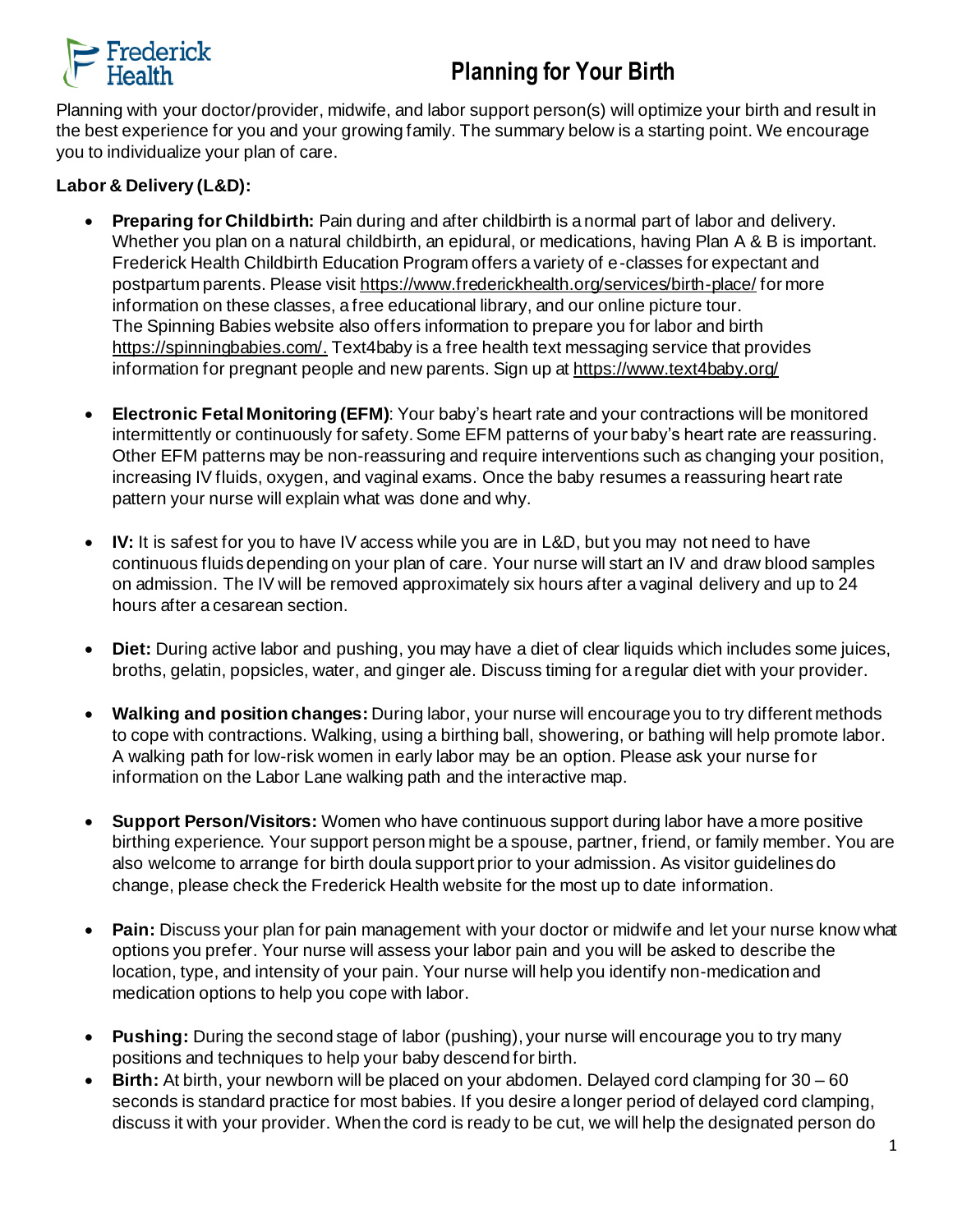

## **Planning for Your Birth**

so. The baby will be placed on your chest for uninterrupted skin-to-skin contact for the first hour of life unless there are special care needs for the baby. Skin-to-skin contact keeps your baby warm, helps with bonding and successful breastfeeding. Apgar scores, vital signs, and ID bands may be done during skin-to-skin contact. We will weigh the baby after this important hour of bonding. We encourage you to wait until after the first hour of life to introduce your baby to family and friends.

- **Newborn Medications:** Soon after delivery, your baby will receive three medications for their safety with your consent. Erythromycin eye ointment will be applied to prevent eye infections. An injection of Vitamin K is given to promote blood clotting and prevent bleeding in the first six months of life. Hepatitis B vaccine is given to prevent a virus that affects the liver.
- **Complete Couplet Care (CCC):** You and your baby will be rooming-in together during your stay. Newborn bath, assessments, blood draws, and pediatrician visits will be done in your presence. CCC allows for improved bonding, helps babies feel safe and protected, and supports breastfeeding. CCC will help you learn to care for your newborn while being supported by professional nursing staff.
- **Cesarean Birth**: If you deliver your baby by cesarean section, only one support person will be allowed to be with you and your baby during the delivery and recovery period. On rare occasions, general anesthesia is required. Your support person will not go to the operating room, but they can join you in the recovery room. We recommend having a support person spend the first night with after a Cesarean birth as it may be difficult for you to care for your baby alone.
- **Postpartum/Newborn Care:** You and your baby will be transferred to your postpartum room about two hours after you deliver. When your care is transferred between nurses, the off-going nurse will introduce you to your on-coming nurse and provide a bedside report. This is a good time for you to ask questions about your care. You may want to ask your family and visitors to leave the room during bedside report for your privacy.
- **The Family Center Postpartum Unit:** As visitor guidelines do change, please check the Frederick Health website for the most up to date information.
- **Post-Partum Pain Management:** We will use a variety of ways to manage your discomfort after delivery. It is important that you discuss your plan for pain control with your nurse.
- **Breastfeeding:** The American Academy of Pediatrics recommends that you feed your baby only breast milk for the first six months. We have dedicated lactation consultants available to assist with breastmilk feeding. To help you with breastfeeding after you are home, we offer a free Breastfeeding Support Group every Friday afternoon. If you plan to breastfeed and bottle feed, we recommend not introducing formula in the early postpartum period. Patients who place the baby to the breast ONLY while establishing a milk supply have a greater long-term milk supply and success with breastmilk feeding either by the breast or by pumping. Breast pumps are readily available.
- **Formula Feeding:** We support all families in the feeding choices made for their newborns**.** We will teach and assist you in all feeding techniques to support the growth and development of your baby.
- **First Bath:** Your baby will not be bathed for 6 -12 hours after delivery for natural skin protection. If you choose not to have a baby bath in the hospital, let your nurse know.